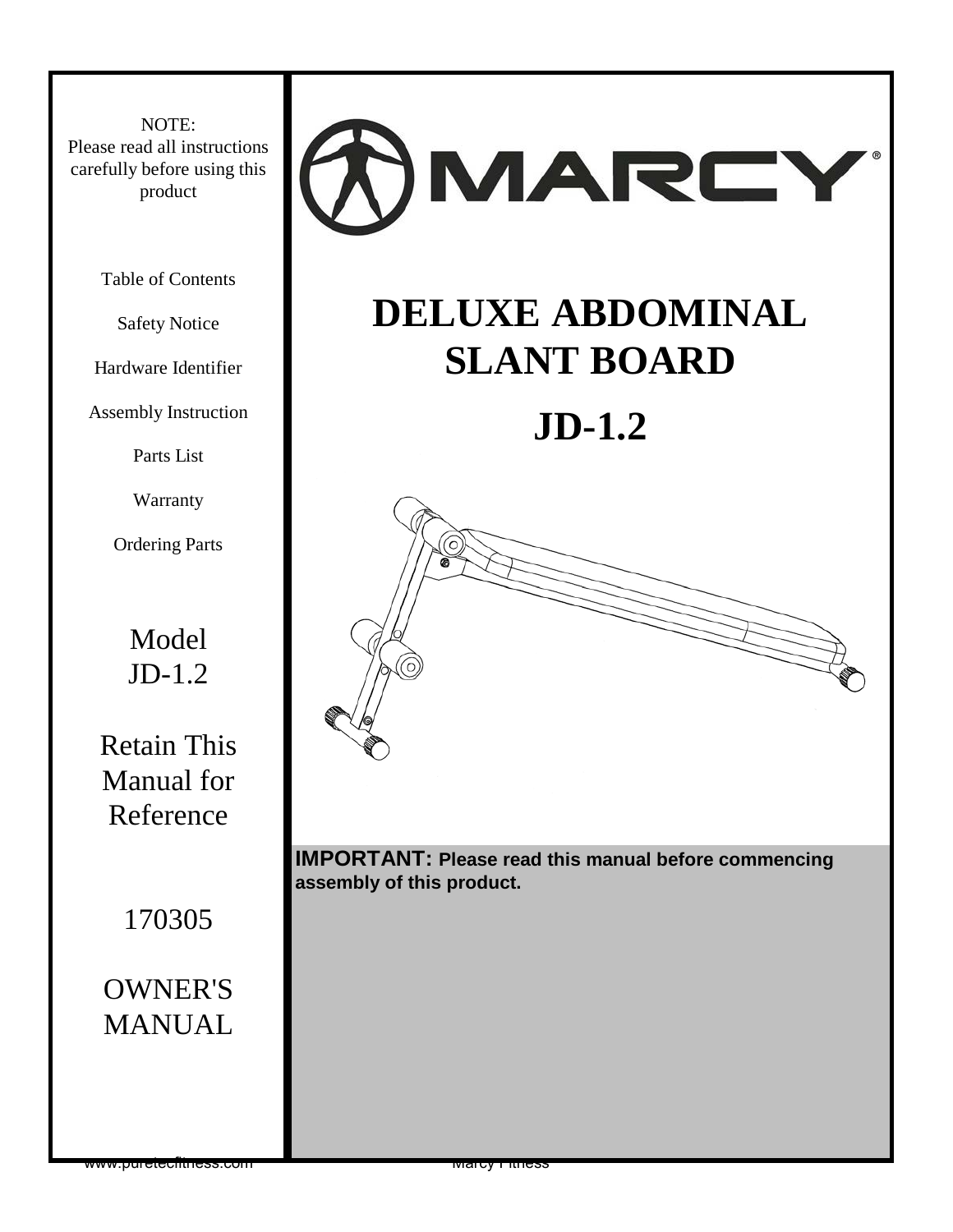## **TABLE OF CONTENTS**

| $\overline{2}$  |
|-----------------|
| $\overline{4}$  |
| $5\overline{)}$ |
| $5\overline{5}$ |
|                 |
|                 |
|                 |

## **BEFORE YOU BEGIN**

Thank you for selecting the Marcy Deluxe Slant Board JD-1.2. For your safety and benefit, read this manual carefully before using the machine. As the official representative for Marcy, we are committed to providing complete customer satisfaction. If you have any questions, or find there are missing or damaged parts, we guarantee you complete satisfaction through direct assistance from our factory. To avoid unnecessary delays, please call our Customer Solutions Department. Monday to Friday 8am to 5pm GMT.

## **Pure-Tec Limited**

**[www.puretecfitness.com](http://www.puretecfitness.com/)**

**Tel: +44**(**0**)**1482 212098 Email: service**@**puretecfitness.com Monday-Friday 0800-1700 GMT**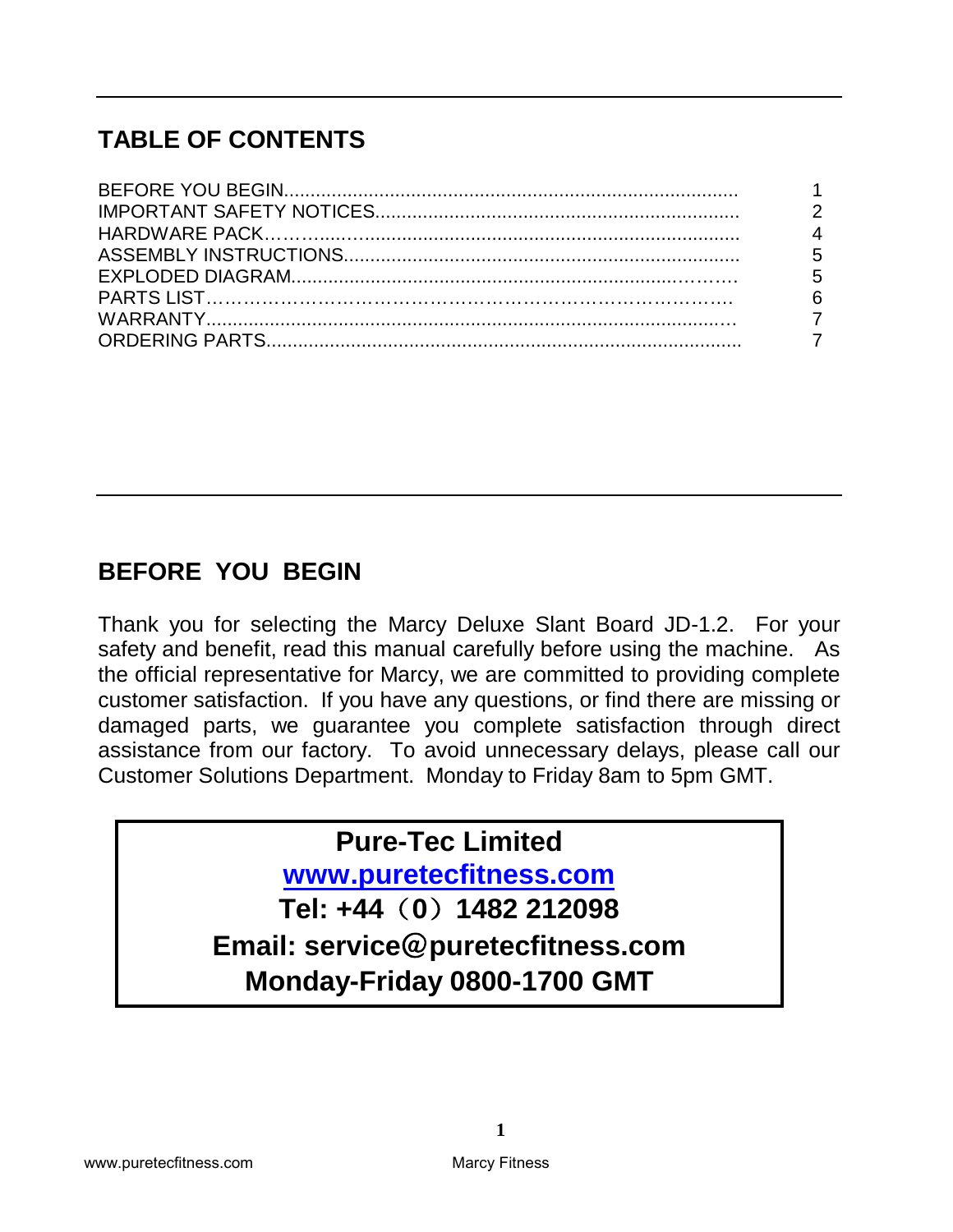#### **IMPORTANT SAFETY NOTICE**

#### **PRECAUTIONS**

This exercise machine is built for optimum safety. However, certain precautions apply whenever you operate a piece of exercise equipment. Be sure to read the entire manual before you assemble or operate your machine. In particular, note the following safety precautions:

- 1. **Keep children and pets away from the machine at all times. DO NOT leave children unattended in the same room with the machine.**
- 2. Only one person at a time should use the machine.
- 3. If the user experiences dizziness, nausea, chest pain, or any other abnormal symptoms, STOP the workout at once. CONSULT A PHYSICIAN IMMEDIATELY.
- 4. Position the machine on a clear, leveled surface. DO NOT use the machine near water or outdoors.
- 5. Keep hands away from all moving parts.
- 6. Always wear appropriate workout clothing when exercising. DO NOT wear robes or other clothing that could become caught in the machine. Running or aerobic shoes are also required when using the machine.
- 7. Use the machine only for its intended use as described in this manual. DO NOT use attachments not recommended by the manufacturer.
- 8. Do not place any sharp object around the machine.
- 9. Disabled person should not use the machine without a qualified person or physician in attendance.
- 10. Before using the machine to exercise, always do stretching exercises to properly warm up.
- 11. Never operate the machine if the machine is not functioning properly.
- 12. This machine is designed and intended for home and consumer use only, not for commercial use.

#### **CARE AND MAINTENANCE**

- 1. Inspect and tighten all parts before using the machine.
- 2. The machine can be cleaned using a damp cloth and mild non-abrasive detergent. DO NOT use solvents.
- 3. Maximum user weight is 136 kgs

**WARNING: BEFORE BEGINNING ANY EXERCISE PROGRAM, CONSULT YOUR PHYSICIAN. THIS IS ESPECIALLY IMPORTANT FOR INDIVIDUALS OVER THE AGE OF 35 OR PERSONS WITH PRE-EXISTING HEALTH PROBLEMS. READ ALL INSTRUCTIONS BEFORE USING ANY FITNESS EQUIPMENT. PURE-TEC LTD ASSUMES NO RESPONSIBILITY FOR PERSONAL INJURY OR PROPERTY DAMAGE SUSTAINED BY OR THROUGH THE USE OF THIS PRODUCT.**

#### **SAVE THESE INSTRUCTIONS.**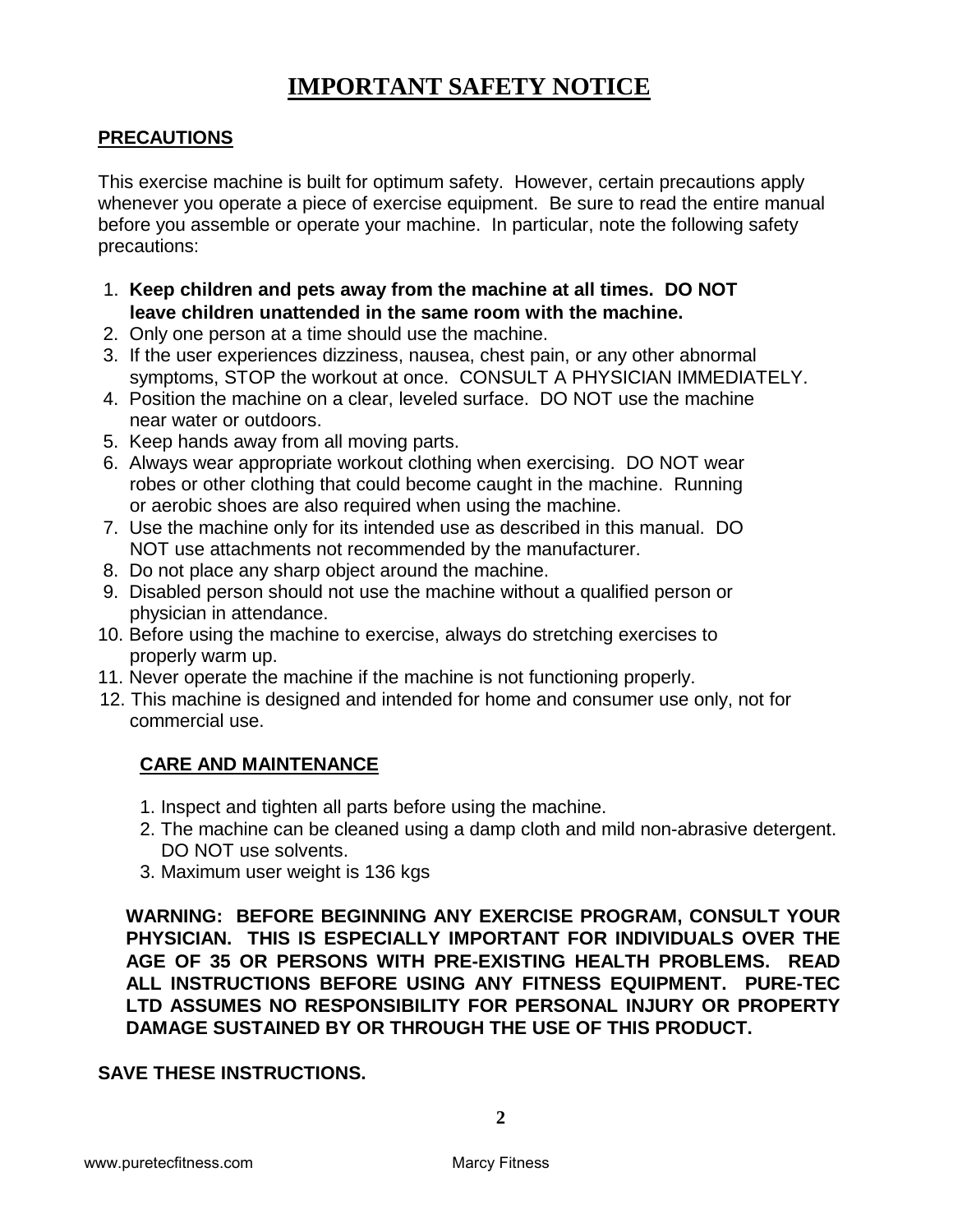## **WARNING LABEL PLACEMENT**



**The Warning Label shown here has been placed on the Front Stabilizer. If the label is missing or illegible, please contact the Customer Solutions Department at [service@puretecfitness.com](mailto:service@puretecfitness.com) for a replacement. Apply the label in location shown.**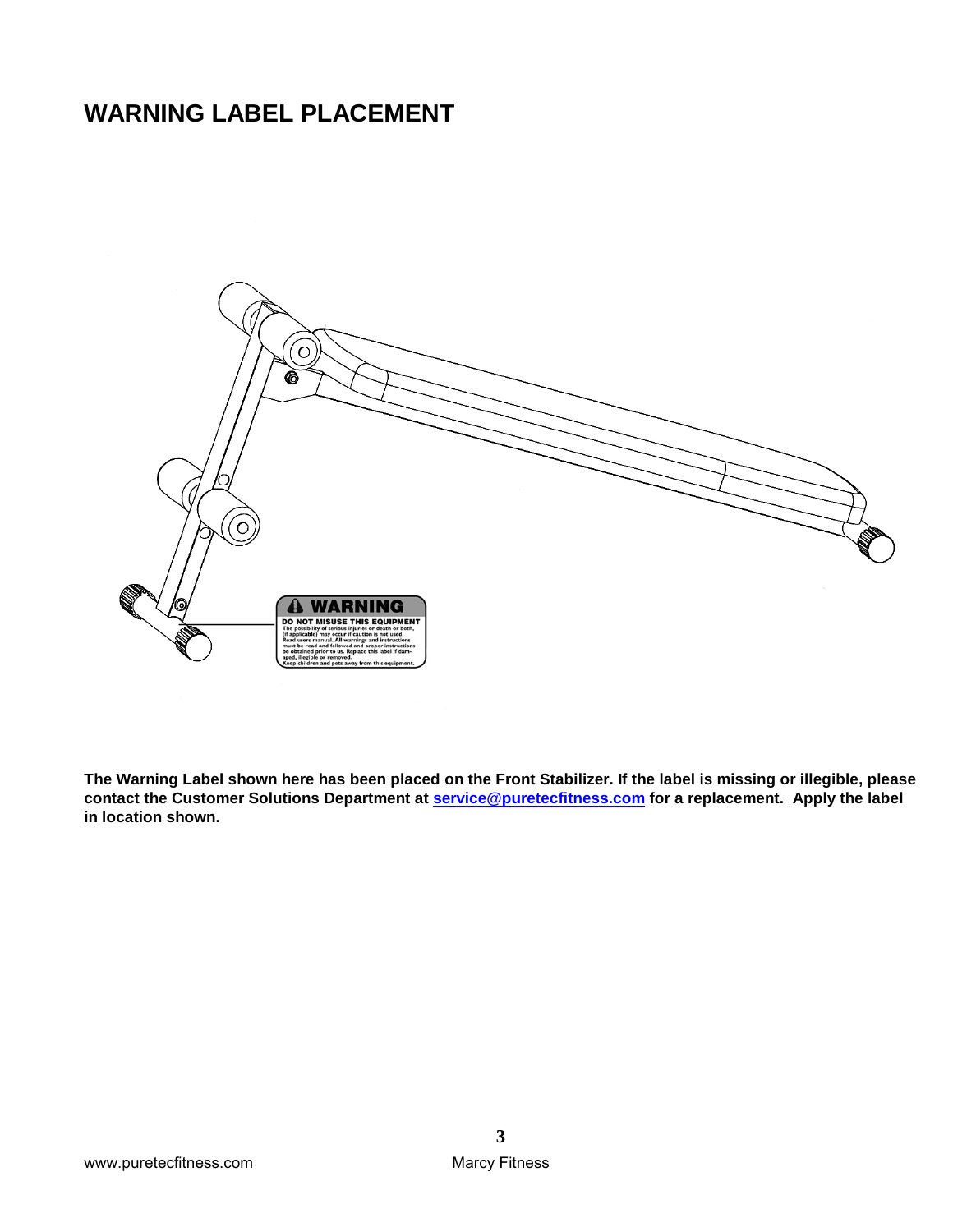**HARDWARE PACK**<br>NOTE: The following parts are not drawn to scale. Please use your own ruler or scale to measure the size.

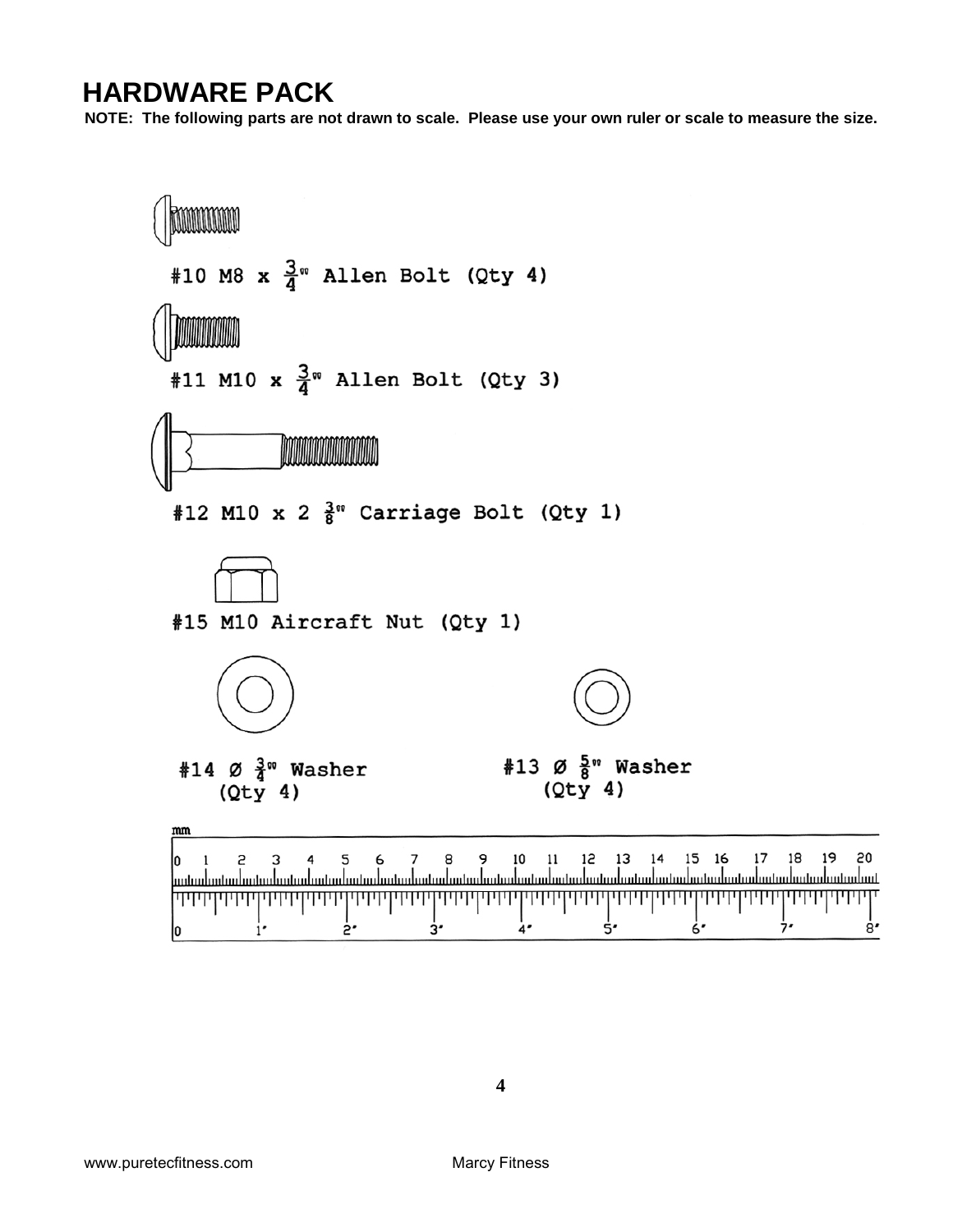### **ASSEMBLY INSTRUCTION**

**Tools Required for Assembling the Machine: Two Adjustable Wrenches and Allen Wrenches. NOTE: It is strongly recommended that two or more people assemble this machine to avoid possible injury.**

#### **STEP 1 (See Exploded Diagram)**

#### A.) **Do not tighten Nuts and Bolts until instructed to do so.**

- B.) Attach the Front Incline Support (#2) to the Front Stabilizer (#1). Secure it with three M10 x  $\frac{3}{4}$ " Allen Bolts (#11) and three Ø  $\frac{3}{4}$ " Washers (#14).
- C.)Attach the Main Frame (#3) to the Front Incline Support. Secure them together with one M10 x 2 3/8" Carriage Bolt (#12), one  $\varnothing$  3<sup>'</sup>/<sub>4</sub>" Washer1 (#14), and one M10 Aircraft Nut (#15).
- D.) Place the Seat Pad (#5) onto the Main Frame. Secure it with four M8  $\times$  3/4" Allen Bolts (#10) and four  $\varnothing$  5/8" Washers (#13).
- E.) **Securely tighten all Nuts and Bolts.**
- F.) Insert the two Foam Tubes (#4) halfway through the holes on Front Incline Support. Push four Foam Rolls (#9) onto the Tubes from both ends.

#### **EXPLODED DIAGRAM**

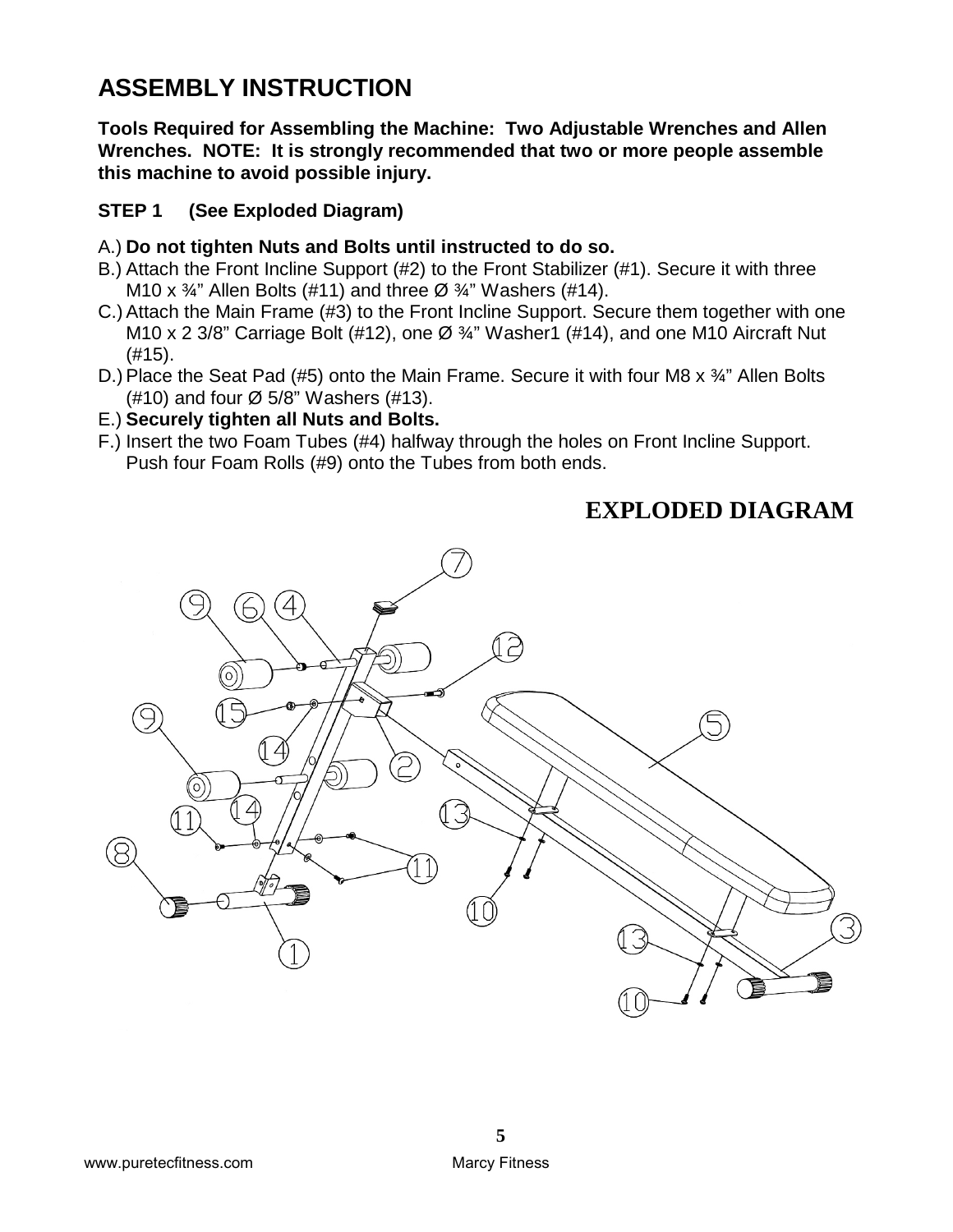| <b>PARTS LIST</b><br><b>KEY NO.</b> | <b>DESCRIPTION</b>                      | Q'ty |
|-------------------------------------|-----------------------------------------|------|
|                                     | <b>Front Stabilizer</b>                 |      |
| 2                                   | <b>Front Incline Support</b>            |      |
| 3                                   | <b>Main Frame</b>                       |      |
| 4                                   | Foam Tube                               | 2    |
| 5                                   | Seat Pad                                |      |
| 6                                   | Ø 3/4" End Cap                          | 4    |
|                                     | 1 1/8" x 2 3/8" End Cap                 |      |
| 8                                   | $\varnothing$ 1 $\frac{1}{2}$ " End Cap | 4    |
| 9                                   | Foam Roll                               | 4    |
| 10                                  | M8 $\times$ 3/4" Allen Bolt             | 4    |
| 11                                  | M10 x $\frac{3}{4}$ " Allen Bolt        | 3    |
| 12                                  | M <sub>10</sub> x 2 3/8" Carriage Bolt  | 1    |
| 13                                  | $\varnothing$ 5/8" Washer               | 4    |
| 14                                  | $\varnothing$ %" Washer                 |      |
| 15                                  | M <sub>10</sub> Aircraft Nut            |      |